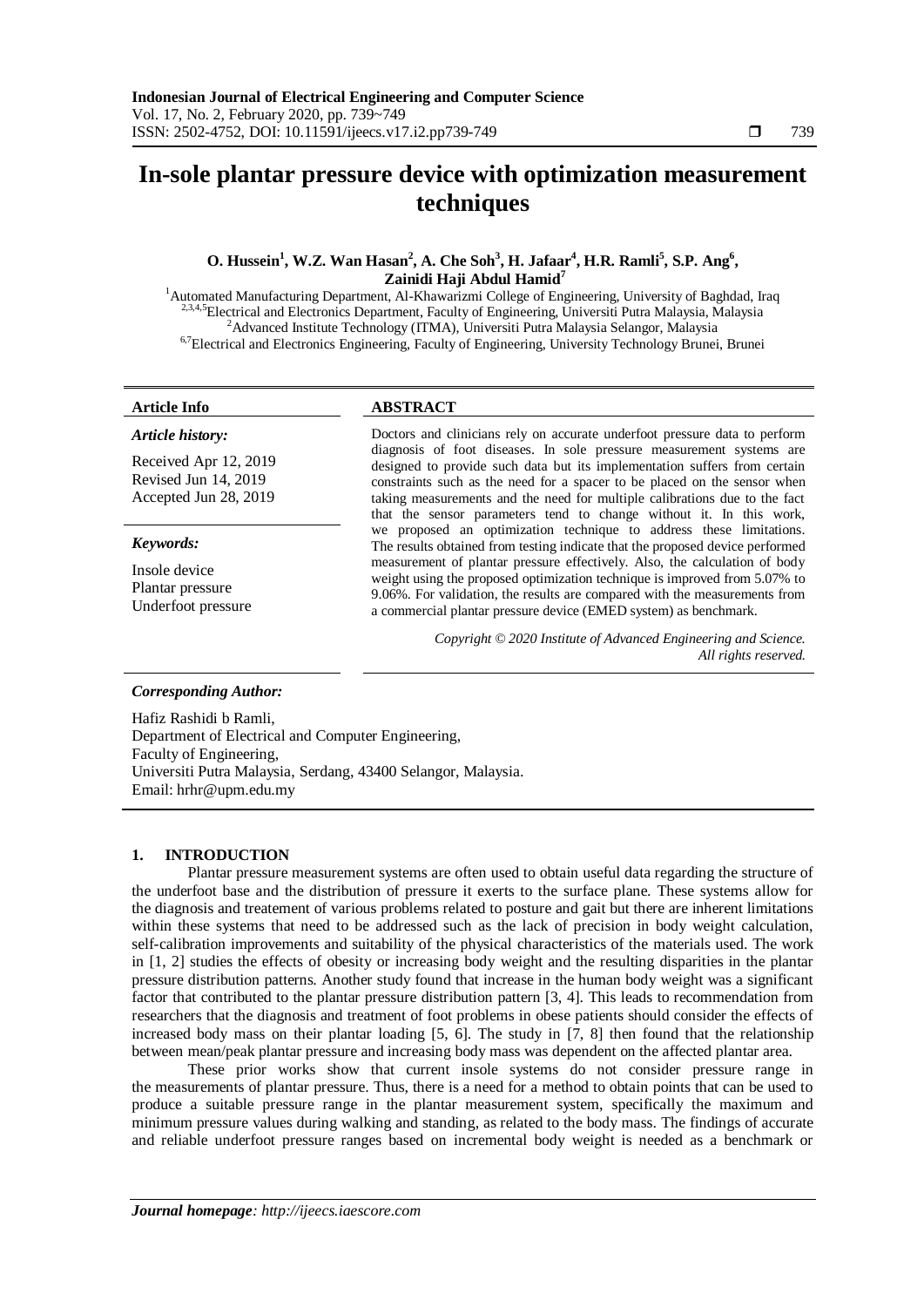reference to be used by other reseachers for comparison. In addition, these ranges also enable the differentiation of subjects with and without foot complications as studied by [9, 10].

In this paper, we propose an in-sole based plantar pressure measurement device with optimized techniques. The device is designed to measure the range of underfoot pressure and prove its relation to calculations of total body weight and it is expected that the date it produces could be used as a reference or benchmark for other reseachers. In this study, the ethics approval was granted by the Universiti Putra Malaysia Human Research Ethics Committee for the use of experimental subjects.

## **2. RESEARCH METHOD**

# **2.1. Sensor Selection**

The force sensor that is selected for use in the design of an in-sole plantar pressure measurement device must possess some essential characteristics:

- a) The force sensitivity range should be appropriate
- b) The sensor must be small, thin and flexible to ensure the comfort of the wearer
- c) The driving circuit of the sensor must be simple enough for the instrument to be portable [11, 12].

Thus, the piezoresistive force sensor model A201<sup>™</sup> from Tek-scan was chosen since it fulfills all the requirements. This sensor was used to measure the underfoot pressure with in-sole applications. It was distributed over the touch area of the foot and was calibrated with the recommended procedure for calibration. For such an in-sole system, the pressure sensor was calibrated for the full range, which means that a 100-lb flexi force pressure sensor A 201 had to be calibrated to measure pressure ranging from 0-4400 KPA [13, 14].

#### **2.2. Sensor Distribution and Calibration**

The monitoring of parameters in in-sole systems is becoming a major factor in several fields of scientific research as it may provide useful data on the prevention and treatment of various health conditions, as well as the planning for physical therapy and rehabilitation exercise programs. The parameters for the insole plantar pressure system are set according to the number of sensors and their distribution pattern, which is often determined by the purpose of the in-sole system application. Table 1 summarises the application and number/distribution of sensors in previously developed in-sole systems found in the literature. Since each system has a different aim/application, there is no gold standard for the placement of sensors to measure foot pressure accurately. Cost is also an important factor to consider since increasing the number of sensors could result in a more expensive device. Therefore, it is necessary to find the optimal number and placement of sensors for the in-sole plantar pressure device.

| Number of sensor and Distribution                                                                                           | Application                                                                                                                                                          |
|-----------------------------------------------------------------------------------------------------------------------------|----------------------------------------------------------------------------------------------------------------------------------------------------------------------|
| Eight sensors with positions located at the toe, 1st metatarsal,                                                            | Monitoring the balance of the physical body, identifying the                                                                                                         |
| 3rd metatarsal, 5th metatarsal, 2 positions at the lateral                                                                  | mechanical dysfunction path, evaluating treatments, and improving                                                                                                    |
| forefoot, the medial heel, and the lateral heel [14]                                                                        | sport skills performance                                                                                                                                             |
| 6 units of insole pressure sensors, with three units placed in                                                              | Analyse the COP of the body                                                                                                                                          |
| the heel area and three units in the metatarsal area [15]                                                                   |                                                                                                                                                                      |
| Eight sensors $[16]$                                                                                                        | Dynamic movements in real time, and are used for clinical gait<br>analysis                                                                                           |
| Eight sensors divided into five positions [17]                                                                              | Detect a fall and classify the direction of a serious backward fall                                                                                                  |
| Five sensors located on the insole [18]                                                                                     | Estimate the foot load with reasonable accuracy, reduce the cost of<br>the system and monitor the plantar pressure for daily activity exercise<br>stress assessments |
| Eight sensors for the in-shoe derived from natural rubber<br>(Hevea brasiliensis) and equipped with a pressure control [19] | Customised for people who have a diabetic foot with neoformation of<br>tissues                                                                                       |

Table 1. Sensor Numbers and Distribution with Different Application

The proposed in-sole plantar pressure device (IPPD) system, which was designed to measure underfoot pressure ranges, is illustrated in Figure 1. The sensors were distributed for 15 positions, as shown in Figure 1(a), which are namely (1) back heel, (2) inside of the heel, (3) lateral heel,  $(4 \& 5)$  plantar middle,  $(6 to 10)$  1st to 5th metatarsal head,  $(11 to 15)$  1st to 5th toe [11].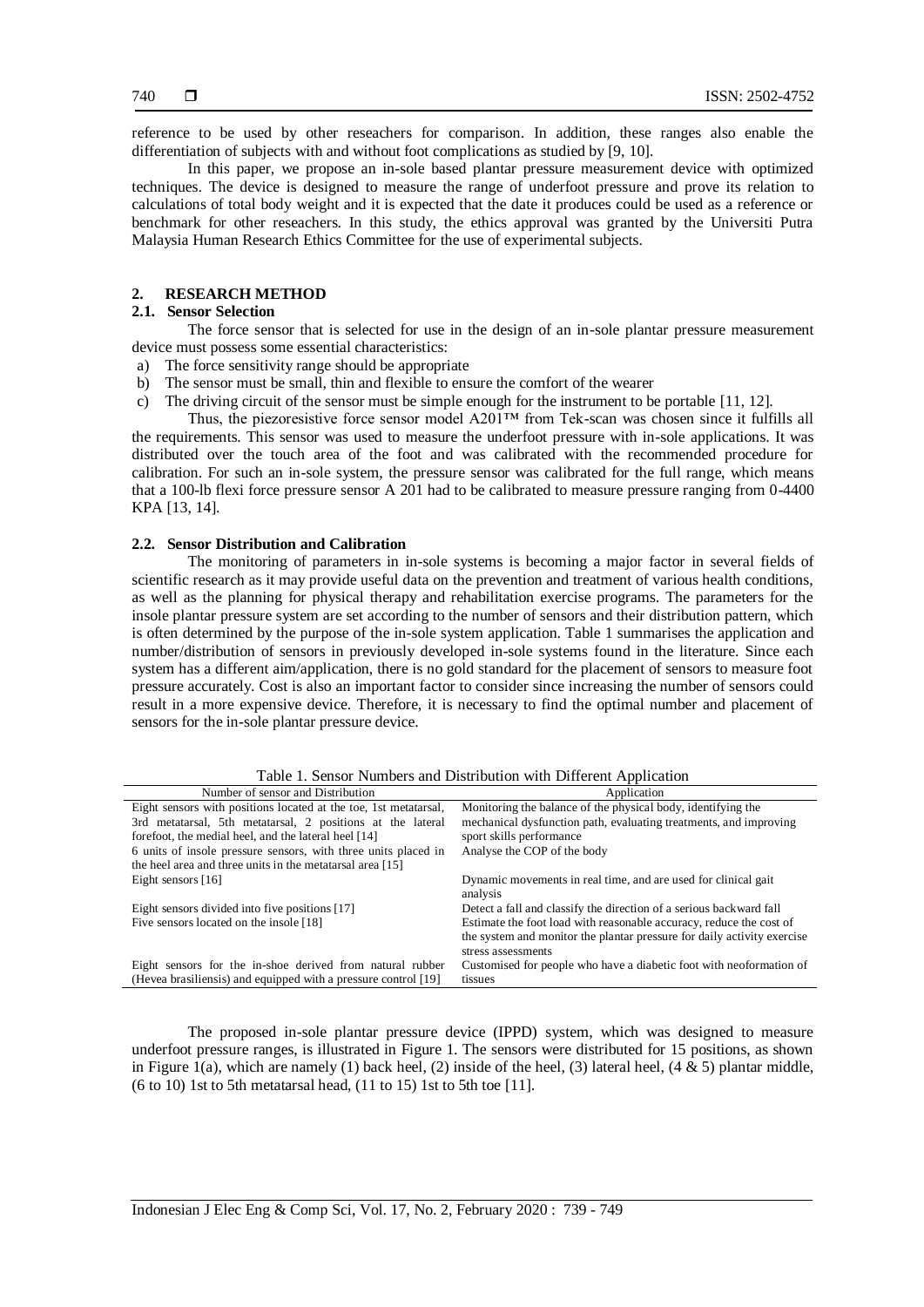

Figure 1. Diagram of proposed insole system (a) Sensor distribution (b) Sensor driving circuit, (c) Optimization measurement techniques (d) Underfoot pressure ranges

When there is no pressure being applied, the Flexi force pressure sensor does not produce any output since due to an infinite resistance value. From the detailed specifications of the sensor, it was found that without any load, the amount of resistance in the sensor is at a minimum of 5  $M\Omega$ . As the load applied increases, the sensor resistance value would decrease. An accompanying electrical circuit with an operational amplifier (Figure 1(b)), is needed to produce an output voltage that linearly correlate with the force applied on the sensor. In order to ensure that the voltage output is equal to the sensor output, the sensor is calibrated to have the same value as the total feedback resistance. The sensor output voltage is given by the equation:

$$
V_{o} = V_{in} \frac{Rf}{Rs}
$$

The Flexi force pressure sensor from Tek-scan company requires calibration to reduce errors in the pressure measurements [20-22]. It was essential to condition the Flexi force pressure sensor before the calibration and testing to achieve accurate results. Unlike previous in-sole systems, the sensors for the proposed IPPD were calibrated for specific values. These specific values represent the maximum force that was applied to each point under the foot for the maximum sample weight. The calibration procedure can be represented by a Simulink circuit as shown in Figure 2.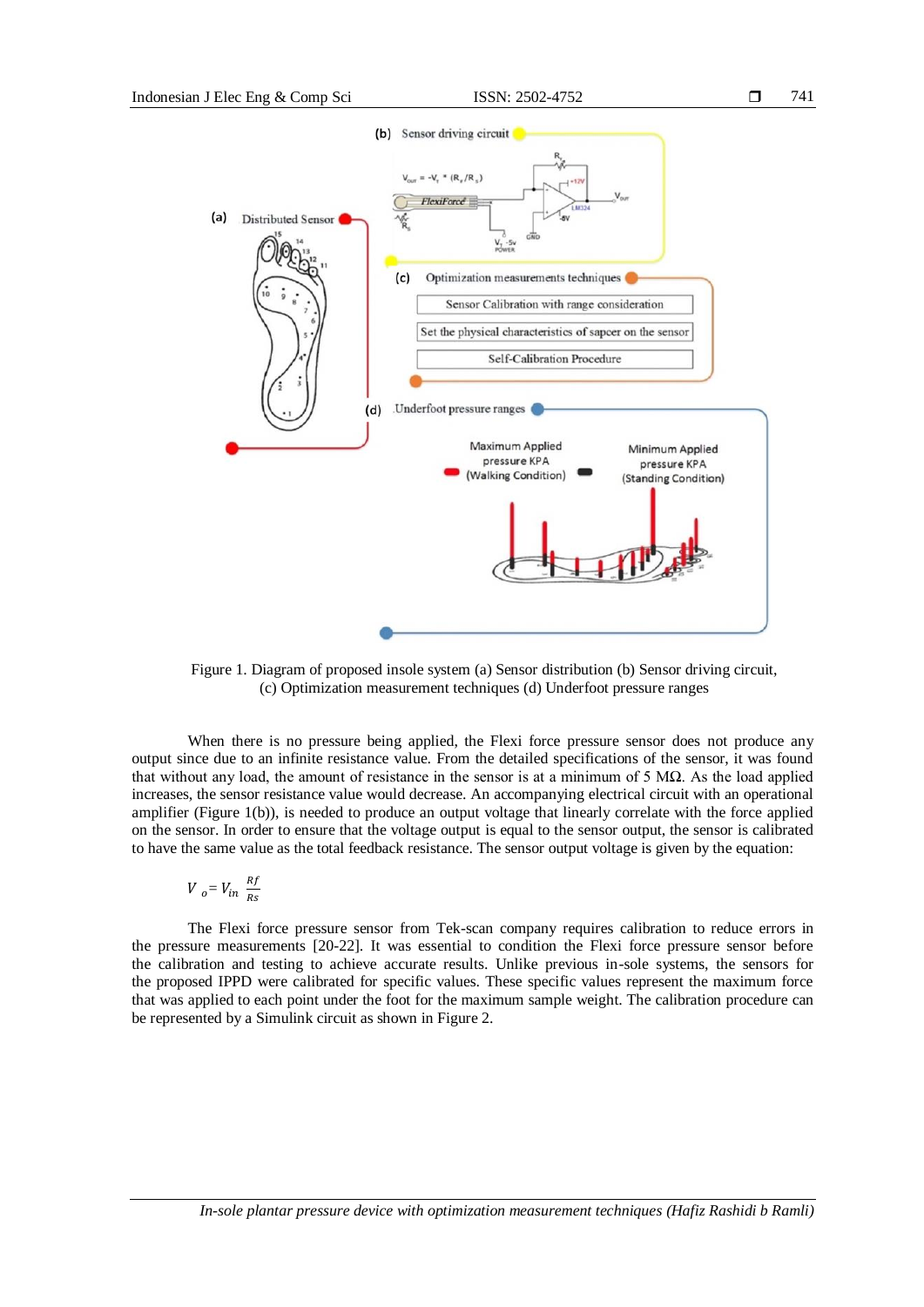

Figure 2. MATLAB simulink circuit representing the calibration procedure

Whare:

- A: Pressure sensor with adjustable resistance
- B: Variation in sensor parameters after certain period of time
- C: Input voltage controller which relates to sensor parameter changes
- D: Sensor output voltage
- E: Operational amplifier circuit driving the sensor
- F: Feedback resistance.

Once the calibration is performed, future users are advised to repeat the calibration process after a specific amount of time. The calibration procedure is required to analyse the linearity of the applied force with with output voltage produced by the sensor. Figure 3 shows the design of the proposed IPPD and the driving circuits for the sensors.

An important factor that had to be considered in the implementation of the in-sole system was determining the parameters of the spacer to be placed on the effective area of the sensor. This spacer was recommended by the manufacturing company to evenly distribute the pressure applied to the sensor [20]. Preliminary tests and also previous work [23, 24] have showed that without the use of a spacer on the effective area, a higher measurement error will be produced compared to when a spacer is used. However, the suitable material and dimensions of the spacer to obtain accurate measurements were not specified. Rigid materials, such as plastic and rubber were considered as possible candidates for the spacer material. The thickness of this material should be suitable and unobtrusive for the user. Experiments were carried out to examine which material is suitable and able to produce minimum measurement error. A Universal Testing Machine (UTM) was used to apply a force of 10 kg (98N), as shown in Figure 4.



Figure 3. (a) The proposed IPPD and (b) driving circuits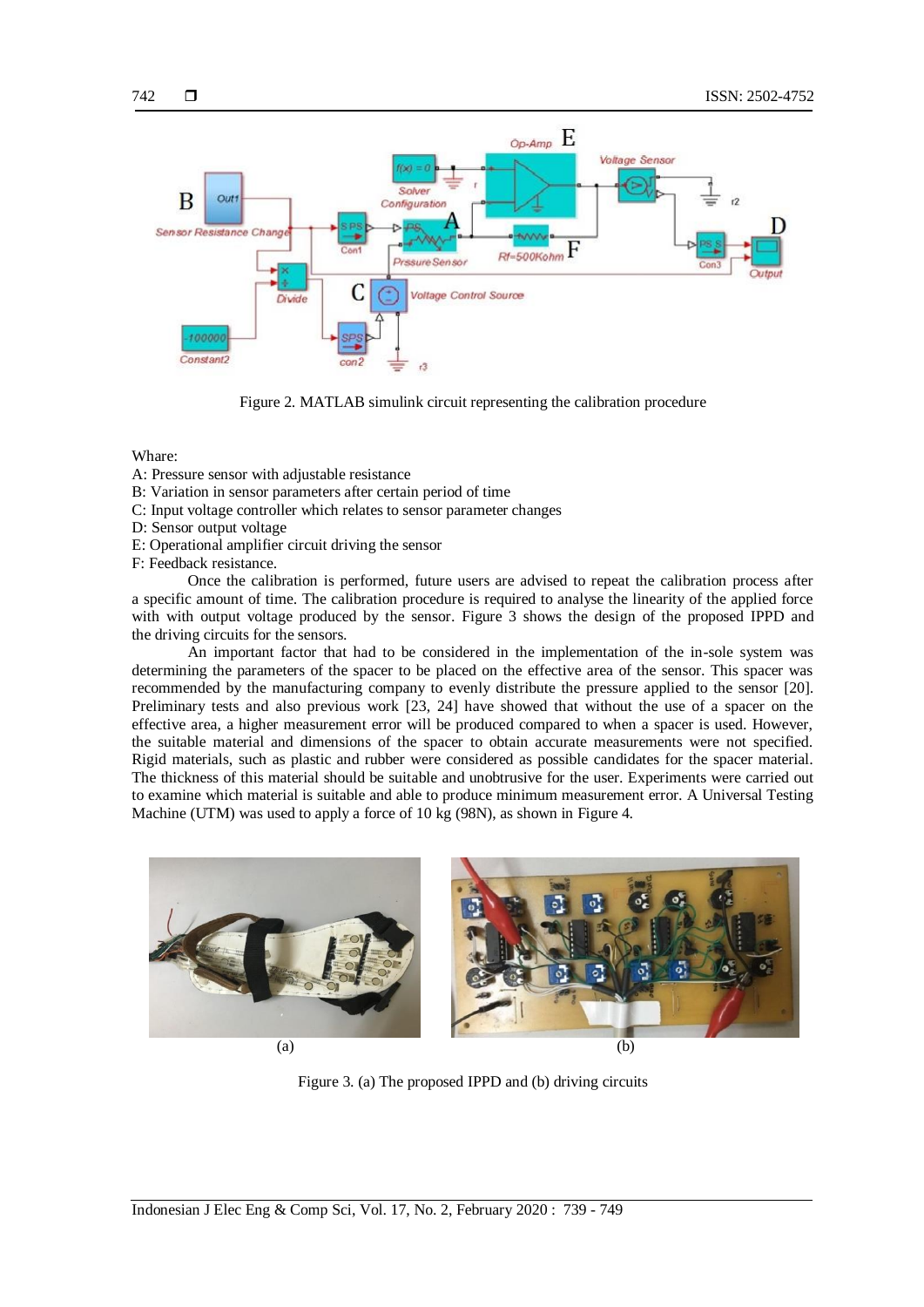

Figure 4. Universal testing machine with plastic spacer with flexi force pressure sensor

#### **2.3. Underfoot Pressure Measurement Methodology using Proposed IPPD**

The measurement of underfoot pressure using the IPPD plays a role in the understanding and detection of certain problems in relation to foot complications. The proposed IPPD was designed to measure the underfoot pressure for 15 positions that are considered as important positions for supporting the body weight [25, 26]. Following the application of the optimization measurement techniques with the proposed IPPD, this section explains the methodology for the measurement of the underfoot pressure to obtain the data regarding the minimum and maximum pressure from each point under the foot. The underfoot pressure measurement methodology involved several steps. Firstly, the IPPD was set up and the participants were requested to wear the proposed IPPD. Next, the peak pressure (maximum applied pressure) was measured by asking the participants to walk for two steps at a normal walking speed using the proposed IPPD. Then, the touch pressure (minimum applied pressure) was measured during the standing condition. Finally, the body weight was calculated using (1):

$$
\begin{cases}\n\text{Sample Body Weight} = \sum_{n=1}^{n=15} \frac{P_n}{A} * \frac{1}{\text{Effective area}\%} * 2 \\
\text{Sample Body Weight} = \sum_{n=1}^{n=15} W_n \frac{1}{\text{Effective area}\%} * 2 \\
\text{Sample Body Weight} = \sum_{n=1}^{n=15} \frac{X_n}{S_v} V_n * \frac{1}{\text{Effective area}\%} * 2\n\end{cases} \tag{1}
$$

- n : Number of sensors
- P : Pressure measured during standing condition in (KPA)
- W: Extracted weight of each sensor (kg)
- V : Output voltage from each sensor under the foot (V)
- X : The particular value of the weight range in which the sensor was calibrated based on its position (Kg)
- A : Factor = 98, which converts  $1 \text{kg/cm}^2$  to KPA.

Effective area: The sensors covered around 8.6 % of the whole area of the foot.

After extracting the underfoot pressure ranges for the different samples, the body weight of each sample was also calculated. Finally, the minimum and maximum pressures under the foot in relation to the increasing body weight were determined. After that, the participants were requested to use the current in-sole system again and the novel EMED system for the measurement of touch pressure and the calculation of the body weight.

#### **3. RESULTS AND ANALYSIS**

#### **3.1. Spacer Material and Dimensions Test**

The experiment for calculating the standard weight to be applied using a UTM was explained in methodology section. After the sensors had been calibrated for a specific value, and the effective area of the distributed sensors had been calculated, a verification process was carried out using a spacer. Table 2 shows the percentage of error between the applied weight using the UTM and the calculated weight using the distributed pressure sensors with three different conditions (using a plastic spacer with a thickness of 0.55 mm, using a rubber spacer with a thickness of 0.55 mm, and without using a spacer).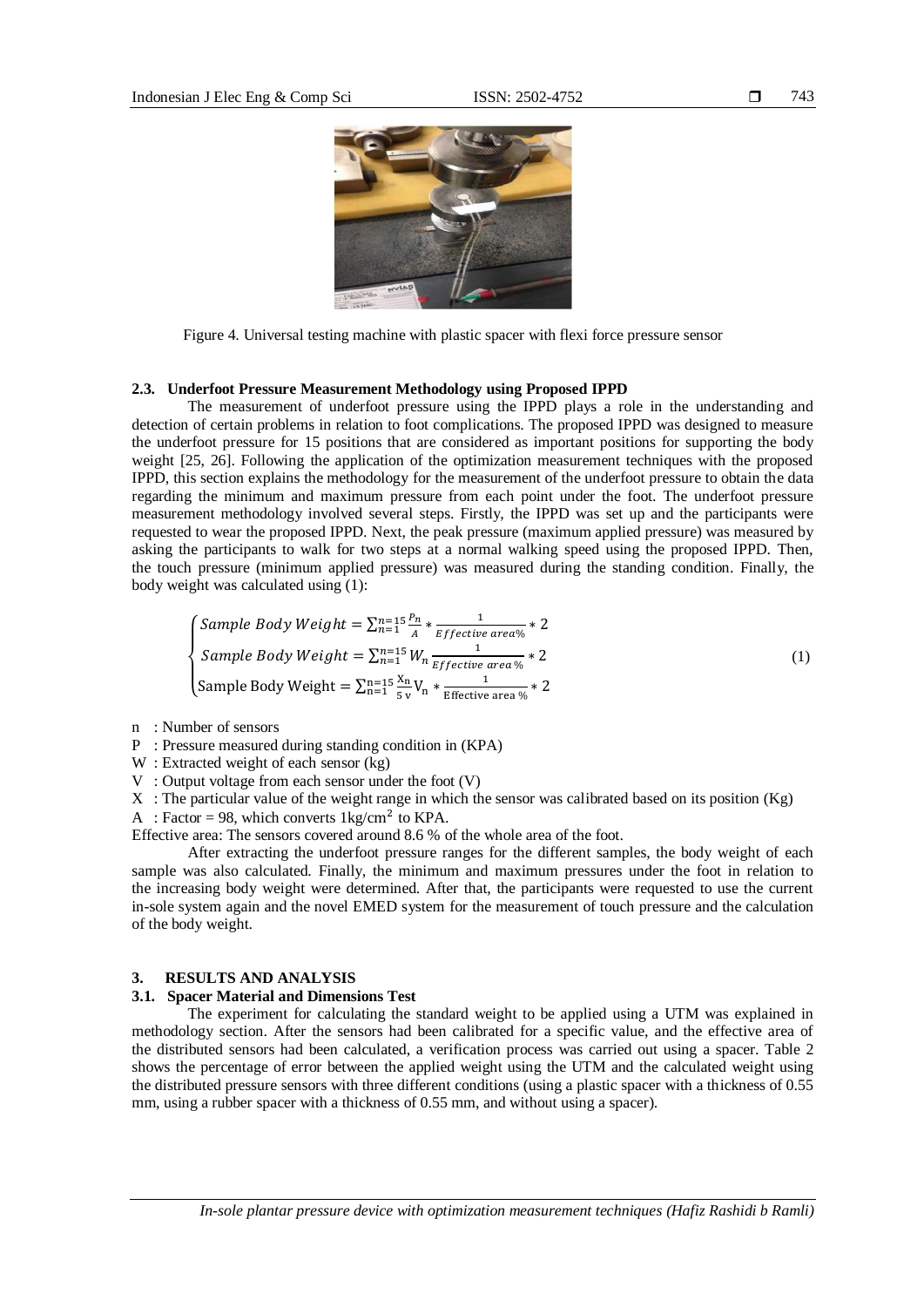| Table 2. Weight Calculations using Pressure Sensors with and Without Applying A Spacer          |                                  |                                   |                               |  |
|-------------------------------------------------------------------------------------------------|----------------------------------|-----------------------------------|-------------------------------|--|
| Measured force using pressure<br>Measured force using pressure<br>Measured force using pressure |                                  |                                   |                               |  |
|                                                                                                 | sensor with a plastic spacer (N) | sensor with a rubber spacer $(N)$ | sensor without a spacer $(N)$ |  |
| Calculated force, N                                                                             | 94.4321185                       | 91.559518                         | 85.2659276 N                  |  |
| Percentage of error                                                                             | 3.12 %                           | 6.57 %                            | 12.4 %                        |  |

The error of measurement between the applied weight using the UTM and the measured weight obtained using the distributed sensor measurements without using a spacer was 12.4%. Meanwhile, the measurement error between the applied weight and the measured weight reached 3.12 % when a plastic spacer was used, and 6.57 % when a rubber spacer was used. It was concluded that, during experiments, it is necessary to place the spacer made of plastic material, with a thickness of 0.55 mm, onto the sensors to obtain precise and accurate measurements.

### **3.2. Analysing Measurement Precision with Applied Calibration Technique**

As mentioned in the introduction, there is an inherent challenge with the use of the Flexiforce pressure sensor, where the sensor parameters would change after a period of time following the calibration. In this research, the change in sensor parameters was analysed by studying the variance in measurements after a period of time following the calibration. Table 3 shows the changes in the sensor parameters in terms of the relationship between the applied force and the sensor output voltage after a period of time following the calibration. The relationship between the applied force and the output voltage was determined from Figure 5, which showed that the characteristics curve of the sensor after a period of time following the calibration was affected only by the sensor output, while the relationship between the applied force and the output voltage remained linear.

Table 3. Sensor Output vs. Applied Force After a Period of Time Following the Calibration

|                          | Output Voltage (V) from sensor | Output Voltage (V) from sensor |
|--------------------------|--------------------------------|--------------------------------|
| sensor after calibration | after one day of calibration   | after two days of calibration  |
| 5.00                     | 3.8                            | 3.3                            |
| 4.50                     | 3.471                          | 2.9                            |
| 4.01                     | 3.115                          | 2.6                            |
| 3.50                     | 2.759                          | 2.3                            |
| 2.90                     | 2.3763                         | 1.99                           |
| 2.42                     | 1.958                          | 1.67                           |
| 1.86                     | 1.4863                         | 1.32                           |
| 1.44                     | 1.068                          | 0.98                           |
| 0.93                     | 0.5963                         | 0.6                            |
| 0.50                     | 0.178                          | 0.12                           |
|                          | Output Voltage (V) from        |                                |



Figure 5. Relationship between the applied force and output voltage after a period of calibration

The simulation results of the calibration procedure, represented by the MATLAB model in methodology section, are shown in Figure 6. Based on the calculated values, it was concluded that the calibration procedure for the Flexi force pressure sensor needs to be performed routinely to maintain the same low measurement error. The time required to apply the calibration procedure was determined by applying the procedure on the sensor and tracing the relationship between the applied force and the output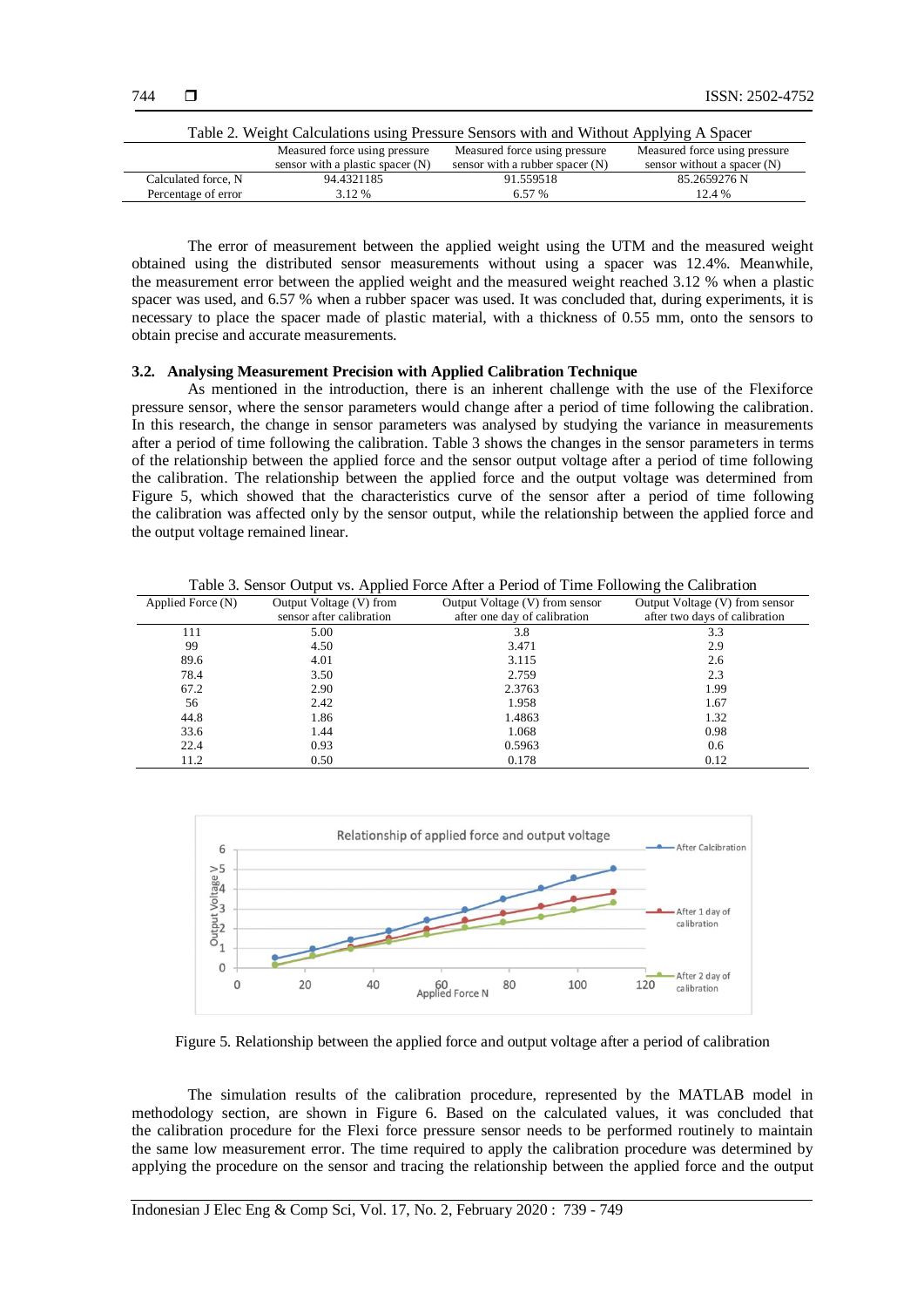745

voltage. Figure 7 shows the sensor parameters after applying the calibration and after one hour of calibration. This shows that the sensor parameters remained the same after one hour of application of the self-calibration technique. Thus, it is recommended that the self-calibration be repeated after one hour to maintain the same measurement from the sensor.

There was an improvement in the calculated body weight using the insole system after the sensor had been calibrated for the maximum applied pressure (range considerations). As shown in Table 4, the percentage of error between the actual body weight and the calculated body weight using the IPPD system with the sensor calibrated for range considerations amounted to 7.10 %. This is lower than the percentage of error when the sensors had been calibrated without range considerations which amounted to 8.79 %. This variance in terms of the calculated body weight highlights the importance of calibration with range considerations to ensure more precise and accurate measurements can be obtained.



Figure 6. Calibration output

Table 4. Body Weight Calculation using Insole System with Two Considerations of Sensor Calibration

| Body weight (kg)     | Insole system sensors calibrated | Insole system sensors calibrated<br>Percentage |       | Percentage of |
|----------------------|----------------------------------|------------------------------------------------|-------|---------------|
| using weighing scale | with range considerations        | without range considerations<br>of error       |       | error         |
| 100                  | 91.8                             | 8.20%                                          | 91.5  | 8.50%         |
| 95                   | 87.9                             | 7.47%                                          | 86.5  | 8.95%         |
| 92                   | 85.5                             | 7.07%                                          | 83.5  | 9.24%         |
| 87                   | 80.5                             | 7.47%                                          | 79.2  | 8.97%         |
| 83                   | 77.5                             | 6.63%                                          | 75.8  | 8.67%         |
| 75                   | 70.1                             | 6.53%                                          | 69.5  | 7.33%         |
| 73                   | 67.9                             | 6.99%                                          | 65.8  | 9.86%         |
| 68                   | 63.2                             | 7.06%                                          | 61.4  | 9.71%         |
| 63                   | 58.8                             | 6.67%                                          | 57.85 | 8.17%         |
| 60                   | 55.8                             | 7.00%                                          | 55.1  | 8.17%         |
| 58                   | 53.9                             | 7.07%                                          | 53.1  | 8.45%         |
| 55                   | 51.1                             | 7.09%                                          | 49.8  | 9.45%         |
|                      | Percentage of error              | 7.10 %                                         |       | 8.79%         |

Relationship between output voltage of sensor and applied force 6 Output voltage  $V$ After Self calibration  $\overline{0}$ After one hour calibration  $\circ$ 5 10 20 25 15<br>Applied Force N

Figure 7. Relationship between output voltage of sensor and applied force after one hour of calibration

#### **3.3. Underfoot Pressure Measurements using Proposed IPPD**

The underfoot pressure range measurements obtained with the implementation of the IPPD are presented in this section. The relationship between the maximum and minimum applied pressure by way of increasing body weight for healthy subjects (i.e. subjects without any foot complications) was represented by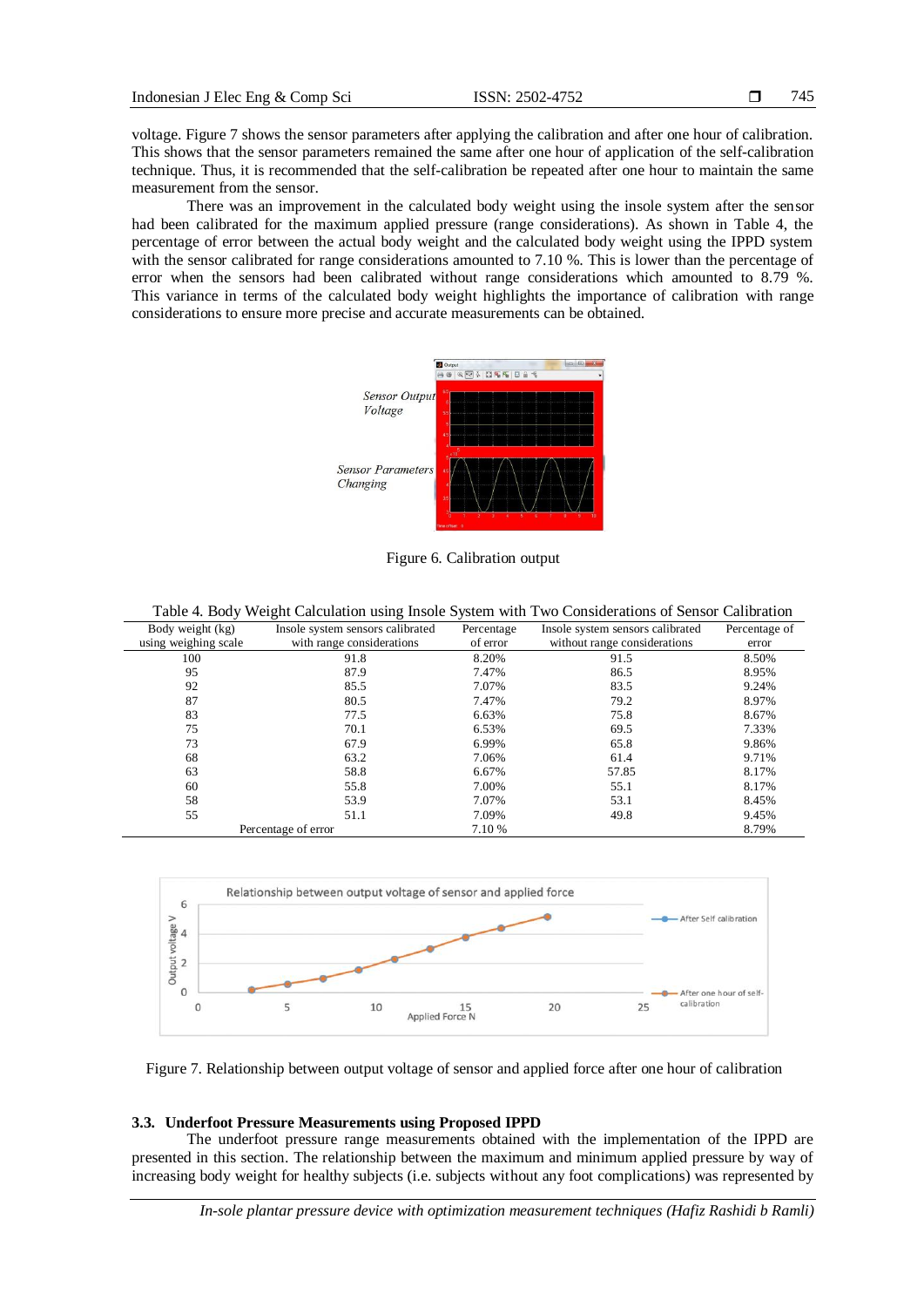746

a linear correlation with increasing body weight, as shown in Figures 8 and 9. The former showing the results for male subjects and the latter for female subjects. The procedure for calculating the body weight was applied, and the result was compared with a standard insole system (insole system designed without optimization techniques) and another commercial device (novel EMED system). The novel EMED system is regarded as an accurate electronic system for recording and evaluating the underfoot pressure distribution in static and dynamic conditions [20].



Figure 8. Maximum (top) and minimum (below) applied pressure with increasing body weight for male group



Figure 9. Maximum (top) and minimum (bottom) applied pressure with increasing body weight for female group

Table 5 shows the comparison between the novel EMED system, the current insole system and the IPPD in terms of the body weight calculation and the percentage of error between the real and measured values. It was observed that the estimated body weight from the IPPD system with optimization techniques had a similar percentage of error to the estimated body weight from the EMED system, with a difference of only 0.14%.

Indonesian J Elec Eng & Comp Sci, Vol. 17, No. 2, February 2020 : 739 - 749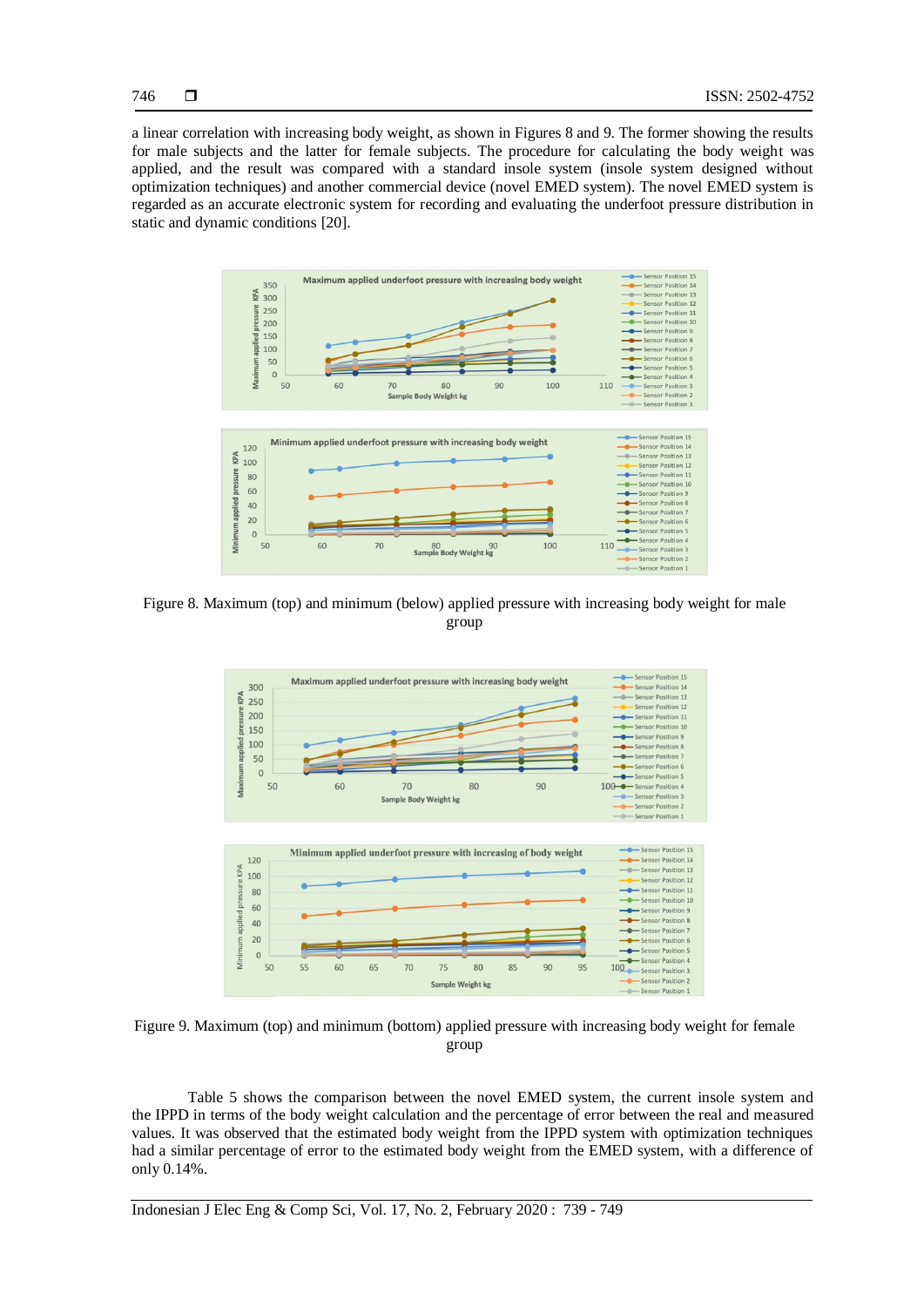| and the IPPD in Terms of the Body weight Calculation |                     |               |                  |            |                 |               |
|------------------------------------------------------|---------------------|---------------|------------------|------------|-----------------|---------------|
| Body weight                                          | Body weight         | Percentage of | Body weight (kg) | Percentage | Body weight     | Percentage of |
| (kg)                                                 | (kg) calculated     | error         | calculated using | of error   | (kg) calculated | error         |
| using                                                | using               |               | current insole   |            | using proposed  |               |
| weighing scale                                       | <b>EMED</b> system  |               | system           |            | <b>IPPD</b>     |               |
| 100                                                  | 91.0                | 9.0%          | 91.5             | 9.00%      | 94.9            | 5.10%         |
| 95                                                   | 86.0                | 9.4 %         | 86.2             | 9.26%      | 90.2            | 5.02%         |
| 92                                                   | 83.5                | 9.2%          | 83.4             | 9.35%      | 87.4            | 5.00%         |
| 87                                                   | 79.0                | 9.2%          | 79.4             | 8.74%      | 82.6            | 5.10%         |
| 83                                                   | 75.3                | 9.3%          | 76.1             | 8.31%      | 78.8            | 5.06%         |
| 78                                                   | 71.0                | 8.9%          | 71.2             | 8.72%      | 74.1            | 5.03%         |
| 73                                                   | 66.5                | 8.9%          | 66.3             | 9.18%      | 69.5            | 4.79%         |
| 68                                                   | 61.5                | 9.5%          | 61.4             | 9.71%      | 64.7            | 4.79%         |
| 63                                                   | 57.0                | 9.5%          | 57.2             | 9.21%      | 59.9            | 4.87%         |
| 60                                                   | 54.5                | 9.1%          | 54.2             | 9.67%      | 57.0            | 5.00%         |
| 58                                                   | 52.5                | 9.4%          | 53.2             | 8.28%      | 54.5            | 6.03%         |
| 55                                                   | 50.0                | 9.0%          | 49.6             | 9.82%      | 52.2            | 5.09%         |
|                                                      | Percentage of error | 9.2%          |                  | 9.06 %     |                 | 5.07 %        |

Table 5. Comparison between the Novel EMED System, the Current Insole System<br>and the IBBD in Terms of the Body Weight Coloulation and the IPPD in Terms of the Body Weight Calculation

#### **4. CONCLUSION**

Underfoot pressure ranges were measured using the proposed IPPD with the applied optimization techniques and these experiments led to several findings. Firstly, it was shown that there was an improvement in the calculation of the weight following the use of a spacer onto the sensors during the experiments. The experiments showed that a spacer made of plastic, with a thickness of 0.55 mm, can help to produce measurements with less error than when a spacer is not used. Secondly, it was proven that the optimization measurement techniques, especially the calibration of the sensor with range considerations, resulted in an improvement in the pressure measurements. The measurement error percentage improved from 8.79 % (calibrated without range consideration) to 7.10% (calibrated with range consideration).

Thirdly, the experiments showed that the calibration was useful for maintaining the same measurement error. This is important since the measurement error tends to increase after a period of time. Fourthly, using the IPPD with the optimization techniques to estimate body weight, it was found that the percentage of error was 5.07 % from the actual weight. This is a significant improvement since the percentage of error reached 9.2 % using the novel EMED system and 9.06 % using the current insole system without the mentioned optimization techniques.

It is hoped that the findings of this research will benefit society based on the fact that plantar pressure measurements could potentially play an important role as key health indicators. In addition, this research will contribute to the industrial sector by providing an IPPD with optimization measurement techniques that can produce precise measurements of underfoot pressure, in terms of estimating body weight, as compared to existing commercial devices, such as the novel EMED system. Future work should focus on improving the IPPD further either by adding more pressure sensors that are strategically placed or by implementing an algorithm to the system that could predict any occurrence of foot complications based on current underfoot pressure data.

#### **ACKNOWLEDGEMENTS**

The authors would like to thank the Ministry of Education and University Putra Malaysia for providing the project funding under the FRGS scheme (03-02-13-1280FR), (03-02-13-1279FR), PUTRA IPM and IPB schemes (GP-IPM/2013/9401500), (GP-IPB/2014/9440801).

#### **REFERENCES**

- [1] A. P. Hills, E. M. Hennig, M. McDonald, and O. Bar-Or, "Plantar pressure differences between obese and nonobese adults: a biomechanical analysis," *Int. J. Obes. Relat. Metab. Disord,* vol. 25, no. 11, pp. 1674–9, 2001.
- [2] M. Birtane and H. Tuna, "The evaluation of plantar pressure distribution in obese and non-obese adults," *Clin. Biomech,* vol. 19, no. 10, pp. 1055–1059, 2004.
- [3] T. E., T. L.F., A. U. R., H. T.P., G. E., and M. L.C., "Static and frequency domain analysis of plantar pressure distribution in obese and non-obese subjects," *Journal of Bodywork and Movement Therapies*, vol. 10, no. 2. pp. 127–133, 2006.
- [4] L. Wafai, A. Zayegh, J. Woulfe, S.M. Aziz and R. Begg, "Identification of Foot Pathologies based on Plantar Pressure Asymmetry," *Sensors*, vol. 15(8), pp. 20392-20408, 2015.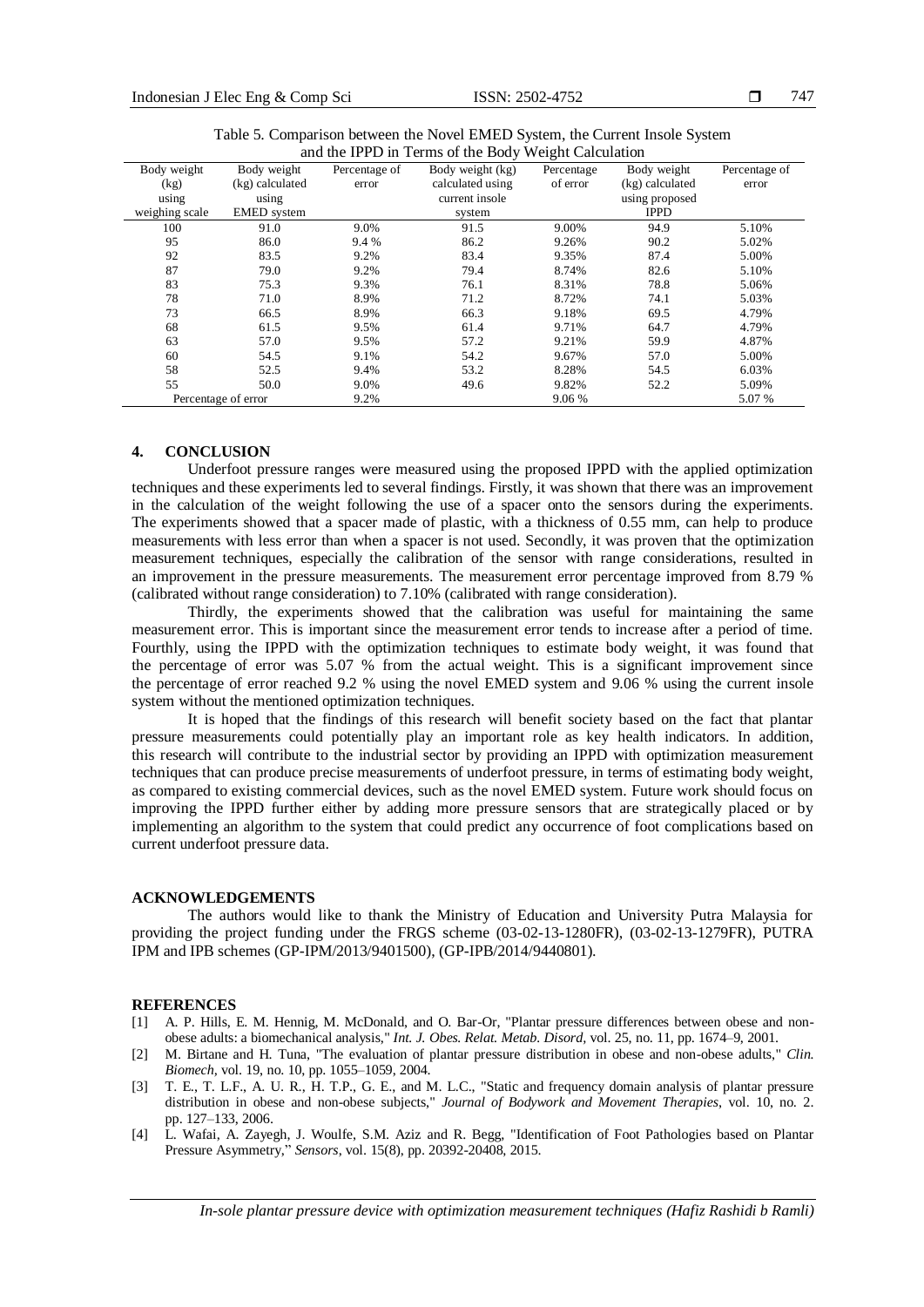- [5] P. A. Butterworth, D. M. Urquhart, K. B. Landorf, A. E. Wluka, F. M. Cicuttini, and H. B. Menz, "Foot posture, range of motion and plantar pressure characteristics in obese and non-obese individuals," *Gait Posture*, vol. 41, no. 2, pp. 465–469, 2015.
- [6] S. Mueller, A. Carlshon, J. Mueller, H. Baur and F. Mayer, "Influence of Obesity on Foot Loading Characteristics in Gait for Children aged 1 to 12 years," PLoS One, vol. 11(2), 2016.
- [7] J. B. Arnold, R. Causby, and S. Jones, "The impact of increasing body mass on peak and mean plantar pressure in asymptomatic adult subjects during walking," *Diabet. Foot Ankle*, vol. 1, 2010.
- [8] S.S. Zulkifli and W.P.Loh, "A state of the art review of foot pressure," *Foot and Ankle Surgery*, 2018.
- [9] U. Flexi, F. Sensors, and M. Chaskar, "Development of Planter Foot Pressure Distribution System," vol. 108, no. 9, pp. 73–79, 2009.
- [10] D.V. Rai and L. Aggarwal, "The Study of Plantar Pressure Distribution in Normal an Pathological Foot," *Polish Journal of Medical Physics and Engineering,* vol. 12(1), 2006.
- [11] C. Zhu, A. Song, and Y. Ma, "A wireless gait measuring instrument based on plantar pressure measuring," in *Proceedings - IEEE 2011 10th International Conference on Electronic Measurement and Instruments, ICEMI 2011*, 2011, vol. 1, pp. 146–150.
- [12] E. Campo, Y. Charlon, and D. Brulin, "Instrumented Insole fpr Weight Measurement of Frail People," *Proceedings of the 8th ACM International Conference on PErvasive Technologies Related to Assistive Environments (PETRA 2015)*, 2015.
- [13] J.J. A. Mendes Jr., M.E.M. Viera, M.B. Pires and S.L. Stevan Jr., "Sensor Fusion and Smart Sensor in Sports and Biomedical Applications," *Sensors,* vol. 16(10), 2016.
- [14] U. Manupibul, W. Charoensuk, and P. Kaimuk, "Design and development of SMART insole system for plantar pressure measurement in imbalance human body and heavy activities," in *BMEiCON 2014 - 7th Biomedical Engineering International Conference*, 2015.
- [15] Lin Shu, *at al.*, "In-shoe plantar pressure measurement and analysis system based on fabric pressure sensing array," *IEEE Trans. Inf. Technol. Biomed.*, vol. 14, no. 3, pp. 767–775, 2010
- [16] R. Karkokli and K. M. V. McConville, "Design and development of a cost effective plantar pressure distribution analysis system for the dynamically moving feet.," *Conf. Proc. IEEE Eng. Med. Biol. Soc.*, vol. 1, pp. 6008–11, 2006.
- [17] T. Yanbo, Q. Huihuan, C. Meng, S. Xin, and X. Yangsheng, "A Real-time intelligent shoe system for fall detection," in *Robotics and Biomimetics (ROBIO), 2011 IEEE International Conference on*, 2011, pp. 2253–2258.
- [18] L. Ren, D. Li, C. Liu, Y. Yang, Y. Qian, S. Yang, F. Pu, and H. Niu, "Design of in-shoe plantar pressure monitoring system for daily activity exercise stress assessment," *Biomed. Eng. Informatics (BMEI), 2011 4th Int. Conf.*, vol. 3, pp. 1367–1370, 2011.
- [19] M. D. C. Dos Reis, F. A. Soares, A. F. Da Rocha, J. L. A. Carvalho, and S. S. F. R. Rodrigues, "Insole with pressure control and tissue neoformation induction systems for diabetic foot," in *2010 Annual International Conference of the IEEE Engineering in Medicine and Biology Society, EMBC'10*, 2010, pp. 5748–5751.
- [20] F. M. and T. S. Pressure Mapping, "Flexiforce pressure sensor," [Online], Available: [https://www.tekscan.com](https://www.tekscan.com/) /flexiforce-load-force-sensors-and-systems. [Accessed: 01-Jul-2016].
- [21] S. Parmar, I. Khodasevych, and O. Troynikov, "Evaluation of Flexible Force Sensors for Pressure Monitoring in Treatment of Chronic Venous Disease," *Sensors*, vol. 17(8), 2017.
- [22] G. Pang, J. Deng, F. Wang, J. Zhang, Z. Pang and G. Yang, "Development of Flexible Robot Skin for Safe and Natural Human-Robot Collaboration," *Micromachines,* vol. 9(11), 2018.
- [23] P.S. Malvade, A.K. Joshi, and S.P. Madhe, "IoT Based Monitoring of Foot Pressure using FSR Sensor," *Proceedings of International Conference on Communication and Signal Processing (ICCSP)*, 2017.
- [24] J. Fastier-Woodler, H.P. Phan, T. Dinh, T.K. Nguyen, A. Cameron, A. Ochsner and D.V. Dao, "Novel Low Cost Sensor for Human Bite Force Measurement," *Sensors,* vol. 16(8), 2016.
- [25] O. Hussein, W.Z. Wan Hasan, A. Che Soh. H. Jaafar, H.R. Ramli, S.P. Ang, Zainidi Haji Abdul Hamid, "Development of an In-Sole Plantar Pressure Measurement Device," *Proceedings – IEEE 2018 International Conference of Smart Instrumentation, Measurementa and Applications, ICSIMA* 2018.
- [26] N.A. Malik, Z. Wahid, S.N. Ibrahim, T.S. Gunawan, and S. Khan, "Investigation of lower limb's muscles activity during performance of salat between two age groups," *Indonesian Journal of Electrical and Computer science (IJEECS)*, vol. 14(2), pp. 608-617, 2019.

#### **BIOGRAPHIES OF AUTHORS**



Omar Hussein is currently a lecturer at the Al-Khwarizmi College of Engineering, University of Baghdad in Iraq. He obtained his PhD in 2014 from Universiti Putra Malaysia. His areas of research interest include biomedical engineering, plantar pressure measurement system, diabetes wound prediction and rehabilitation.